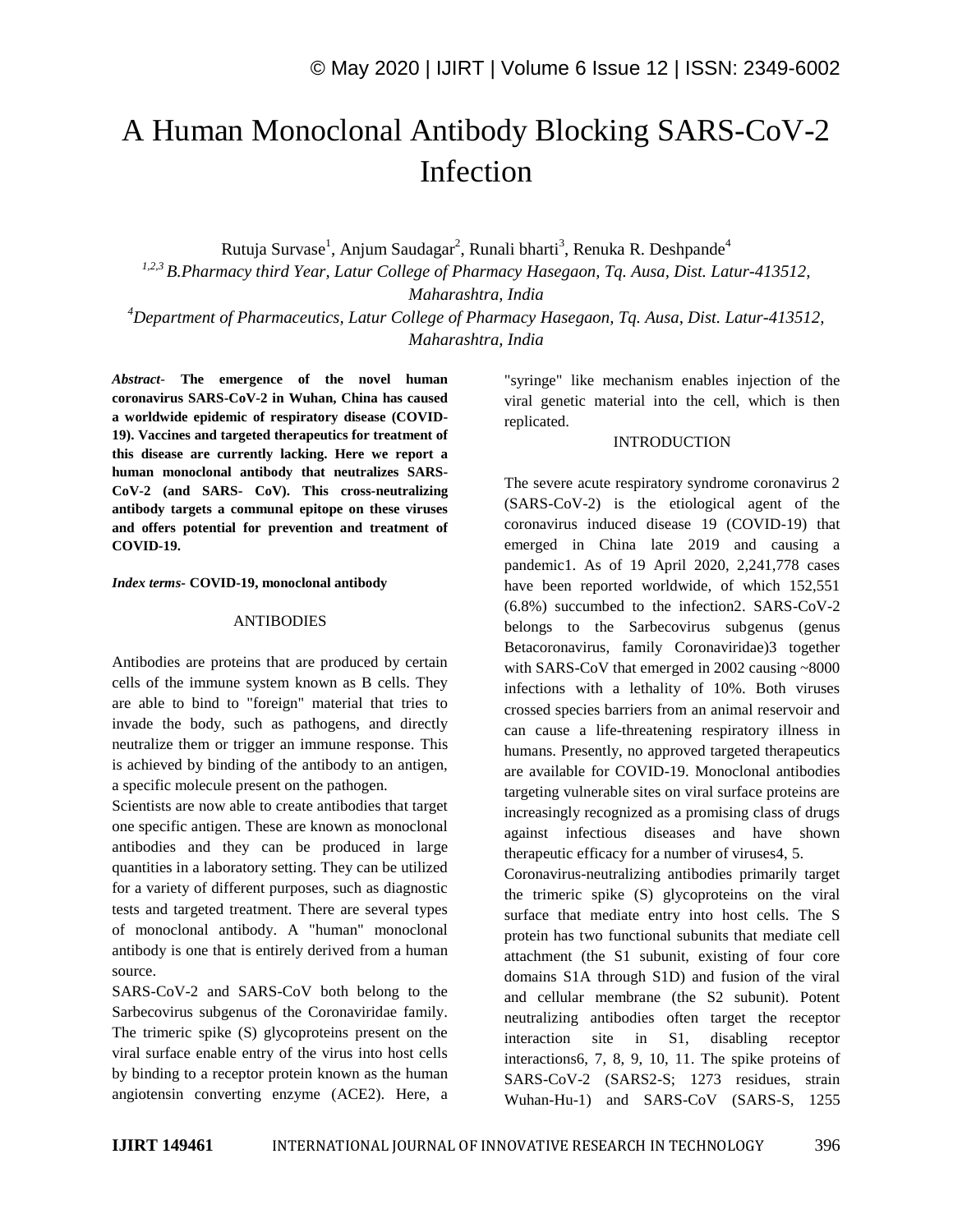residues, strain Urbani) are 77.5% identical by primary amino acid sequence, are structurally very similar12, 13, 14, 15 and commonly bind the human angiotensin converting enzyme 2 (ACE2) protein as a host receptor 1, 16 through their S1B domain. Receptor interaction is known to trigger irreversible conformational changes in coronavirus spike proteins enabling membrane fusion17.

The spike proteins of SARS-CoV-2 and SARS-CoV are very similar on a structural level, sharing 77.5% of their amino acid sequence. Blocking the initial<br>S-GFP binding of the virus to the ACE2 receptor via the spike protein is one potential treatment avenue. Here's where monoclonal antibodies could help.

Monoclonal antibodies that target vulnerable sites on viral surface proteins are an emerging approach for treating infectious diseases. In this study by Wang et al., a human antibody known as 47D11 was found to bind to SARS-CoV-2 and SARS-CoV, and to potently inhibit the virus' infection of Vero cells, a type of cell line.

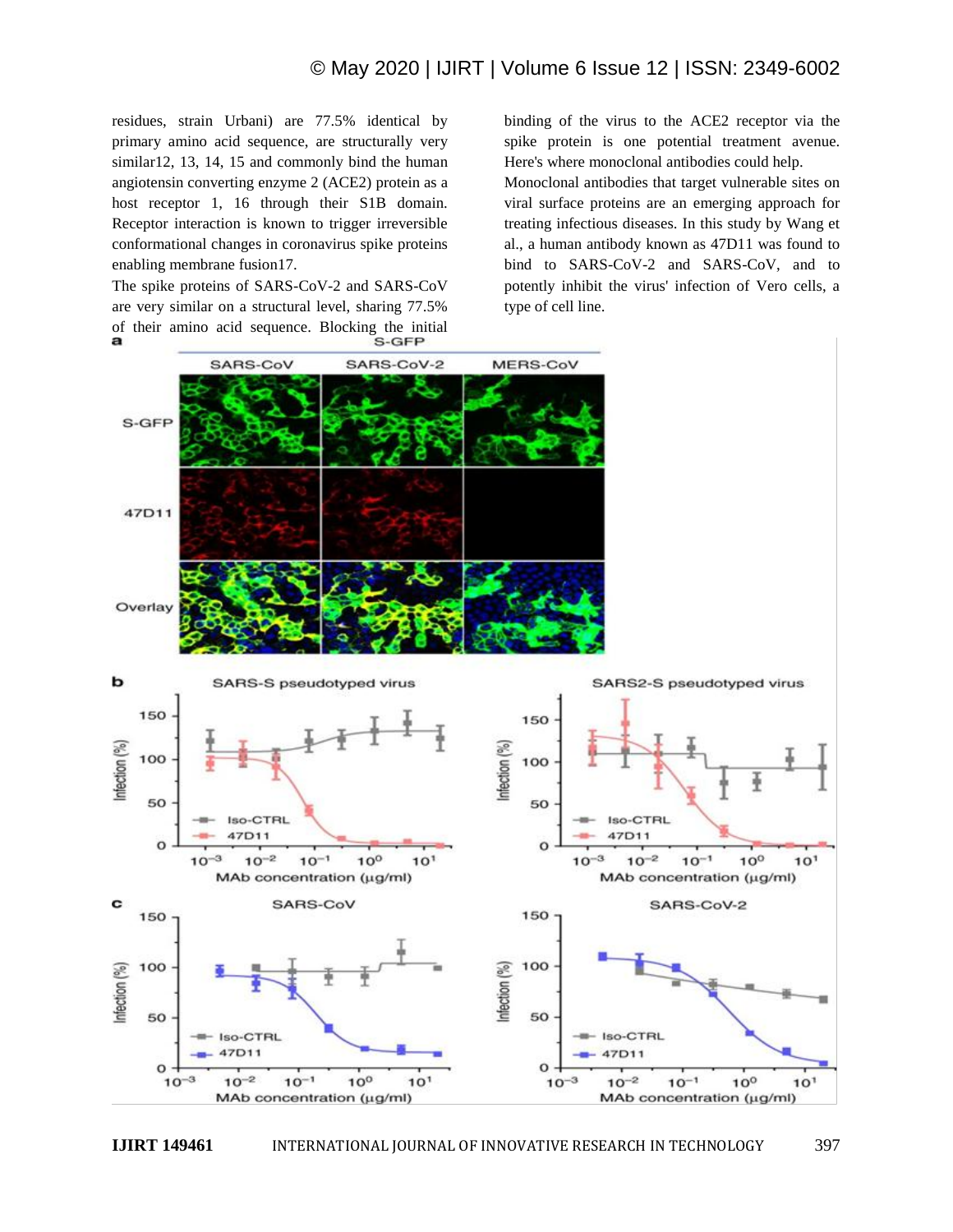Fig. 1. 47D11 neutralizes SARS-CoV and SARS-CoV-2. a Binding of 47D11 to HEK-293T cells expressing GFP-tagged spike proteins of SARS-CoV and SARS-CoV-2 detected by immunofluorescence assay. The human mAb 7.7G6 targeting the MERS-CoV S1B spike domain was taken along as a negative control, cell nuclei in the overlay images are visualized with DAPI. b Antibody-mediated neutralization of infection of luciferase-encoding VSV particles pseudotyped with spike proteins of SARS-CoV and SARS-CoV-2. Pseudotyped VSV particles pre-incubated with antibodies at indicated concentrations (see Methods) were used to infect VeroE6 cells and luciferase activities in cell lysates were determined at 24 h post transduction to calculate infection (%) relative to non-antibody-treated controls. The average  $\pm$  SD from at least three independent experiments with technical triplicates is shown. Iso-CTRL: an anti-Strep-tag human monoclonal antibody was used as an antibody isotype control. c Antibody-mediated neutralization of SARS-CoV and SARS-CoV-2 infection on VeroE6 cells. The experiment was performed with triplicate samples, the average  $\pm$  SD is shown. Source data are provided as a Source Data file.

## 47D11 neutralizes SARS-CoV and SARS-CoV-2.

A Binding of 47D11 to HEK-293T cells expressing GFP-tagged spike proteins of SARS-CoV and SARS-CoV-2 detected by immunofluorescence assay. The human mAb 7.7G6 targeting the MERS-CoV S1B spike domain was taken along as a negative control, cell nuclei in the overlay images are visualized with DAPI. b Antibody-mediated neutralization of infection of luciferase-encoding VSV particles pseudotyped with spike proteins of SARS-CoV and SARS-CoV-2. Pseudotyped VSV particles preincubated with antibodies at indicated concentrations (see Methods) were used to infect VeroE6 cells and luciferase activities in cell lysates were determined at 24 h post transduction to calculate infection (%) relative to non-antibody-treated controls. The  $average \pm SD$  from at least three independent experiments with technical triplicates is shown. Iso-CTRL: an anti-Strep-tag human monoclonal antibody11 was used as an antibody isotype control. c Antibody-mediated neutralization of SARS-CoV and SARS-CoV-2 infection on VeroE6 cells. The experiment was performed with triplicate samples, the average  $\pm$  SD is shown. Source data are provided as a Source Data file.

The neutralizing 47D11 mAb binds SARS1-S and SARS2-S RBD without eliminating receptor interaction.:-

A ELISA-binding curves of 47D11 to Secto (upper panel) or S1A and S1B (RBD: receptor-binding domain) (lower panel) of SARS-S and SARS2-S coated at equimolar concentrations. The  $average \pm SD$  from two independent experiments with technical duplicates is shown. b Interference of antibodies with binding of the S-S1B of SARS-CoV and SARS-CoV-2 to cell surface ACE2-GFP analyzed by flow cytometry. Prior to cell binding, S1B was mixed with mAb (mAbs 47D11, 35F4, 43C6, 7.7G6, in H2L2 format) with indicated specificity in a mAb:S1B molar ratio of 8:1 (see Supplementary Fig. 3 for an extensive analysis using different mAb:S1B molar ratio's). Cells are analyzed for (ACE2-)GFP expression (x axis) and S1B binding (y axis). Percentages of cells that scored negative, single positive, or double positive are shown in each quadrant. Experiment was done twice, a representative experiment is shown. c Divergence in surface residues in S1B of SARS-CoV and SARS-CoV-2. Upper panel: Structure of the SARS-CoV spike protein S1B RBD in complex with human ACE2 receptor (PDB: 2AJF)24. ACE2 (wheat color) is visualized in ribbon presentation. The S1B core domain (blue) and subdomain (orange) are displayed in surface presentation using PyMOL, and are visualized with the same colors in the linear diagram of the spike protein above, with positions of the S1 and S2 subunits, the S ectodomain (Secto), the S1 domains S1A-D and the transmembrane domain (TM) indicated. Lower panel: similar as panel above with surface residues on S1B of SARS-CoV that are at variance with SARS-CoV-2 colorored in white. Source data are provided as a Source Data file.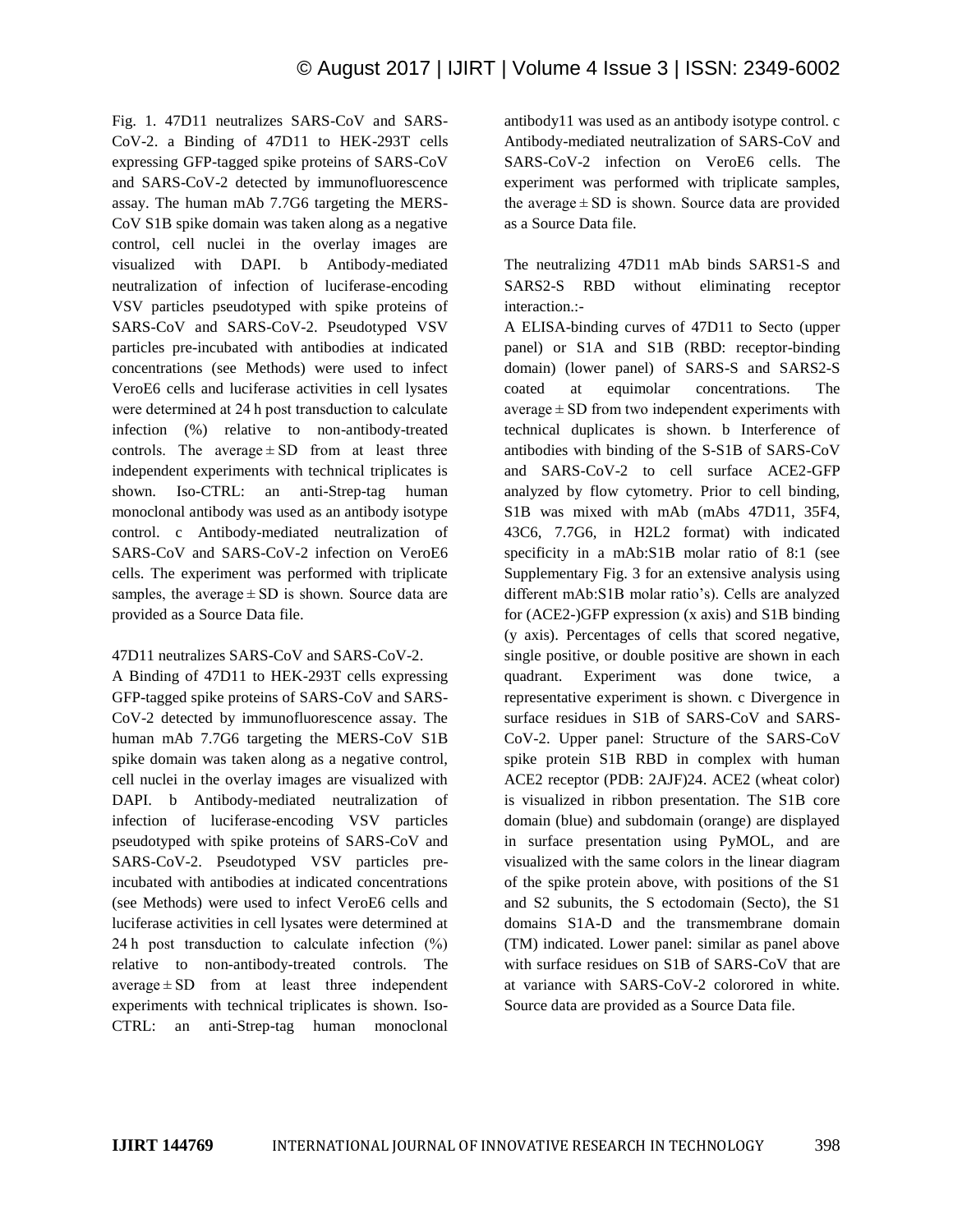



Fig. 2. The neutralizing 47D11 mAb binds SARS1-S and SARS2-S RBD without eliminating receptor interaction. a ELISA-binding curves of 47D11 to Secto (upper panel) or S1A and S1B (RBD: receptorbinding domain) (lower panel) of SARS-S and SARS2-S coated at equimolar concentrations. The average  $\pm$  SD from two independent experiments with technical duplicates is shown. b Interference of antibodies with binding of the S-S1B of SARS-CoV and SARS-CoV-2 to cell surface ACE2-GFP analyzed by flow cytometry. Prior to cell binding, S1B was mixed with mAb (mAbs 47D11, 35F4, 43C6, 7.7G6, in H2L2 format) with indicated specificity in a mAb:S1B molar ratio of 8:1 (see

Supplementary Fig. 3 for an extensive analysis using different mAb:S1B molar ratio's). Cells are analyzed for (ACE2-)GFP expression (x axis) and S1B binding (y axis). Percentages of cells that scored negative, single positive, or double positive are shown in each quadrant. Experiment was done twice, a representative experiment is shown. c Divergence in surface residues in S1B of SARS-CoV and SARS-CoV-2. Upper panel: Structure of the SARS-CoV spike protein S1B RBD in complex with human ACE2 receptor (PDB: 2AJF). ACE2 (wheat color) is visualized in ribbon presentation. The S1B core domain (blue) and subdomain (orange) are displayed in surface presentation using PyMOL, and are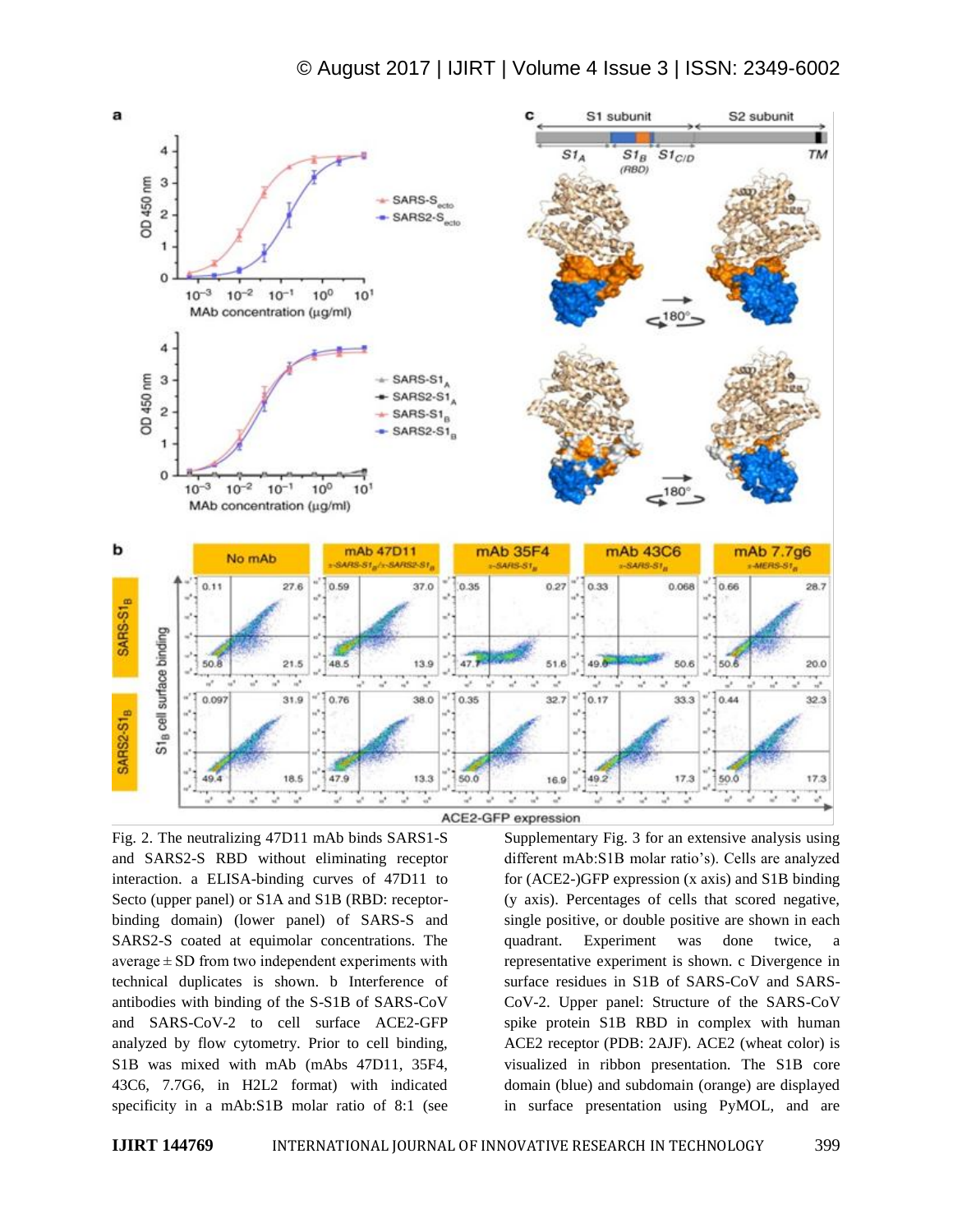visualized with the same colors in the linear diagram of the spike protein above, with positions of the S1 and S2 subunits, the S ectodomain (Secto), the S1 domains S1A-D and the transmembrane domain (TM) indicated. Lower panel: similar as panel above with surface residues on S1B of SARS-CoV that are at variance with SARS-CoV-2 colorored in white. Source data are provided as a Source Data file.

#### An unexpected mechanism of action.:-

The antibody was discovered by Wang and colleagues using an ELISA-(cross)reactivity approach, assessing antibody-containing supernatant derived from transgenic mice. Upon discovery that the molecule 47D11 displayed ELISA-crossreactivity with the SARS spike protein subunits from both SARS-CoV and SARS-CoV2, it was reformatted and expressed as a fully human IgG1 isotope antibody for further study.

How exactly does 47D11 neutralize coronavirus? The scientists aren't too sure yet. However, it appears that it's not by preventing the S protein from binding to ACE2, interestingly.

The authors say in the preprint: "Our data show that 47D11 neutralizes SARS-CoV and SARS-CoV-2 through a yet unknown mechanism that is different from 86 receptor binding interference. Alternative mechanisms of coronavirus neutralization by receptor binding domain-targeting antibodies have been reported including spike inactivation through antibody-induced destabilization of its prefusion structure, which may also apply for 47D11."

They continue: "47D11 binds a conserved epitope on the spike receptor binding domain explaining its ability to cross-neutralize SARS-CoV and SARS-CoV-2, using a mechanism that is independent of receptor binding inhibition."

## Conflict of interest statement

A patent application has been filed on 12 March 2020 on monoclonal antibodies targeting SARS-CoV-2 (United Kingdom patent application no. 2003632.3; patent applicants: Utrecht University, Erasmus Medical Center and Harbour BioMed). F.G., D.D., and R.v.H. are non-substantial interest shareholders in Harbour Biomed and were part of the team that generated the mice.

#### REFERENCES

- [1] Zhou P, et al. A pneumonia outbreak associated with a new coronavirus of probable bat origin. Nature. 2020;579:1–4. - PMC - PubMed
- [2] World Health Organization. https://www.who.int/docs/defaultsource/coronaviruse/situation-reports/20200419 sitrep-90-covid-19.pdf?sfvrsn=551d47fd\_4.
- [3] Coronaviridae Study Group of the International Committee on Taxonomy of Viruses. The species severe acute respiratory syndromerelated coronavirus: classifying 2019-nCoV and naming it SARS-CoV-2. Nat. Microbiol. 5, 536– 544 (2020). - PMC - PubMed
- [4] Prabakaran P, et al. Potent human monoclonal antibodies against SARS CoV, Nipah and Hendra viruses. Expert Opin. Biol. Ther. 2009;9:355–368. doi: 10.1517/14712590902763755. - DOI - PMC - PubMed
- [5] Saphire EO, Schendel SL, Gunn BM, Milligan JC, Alter G. Antibody-mediated protection against Ebola virus. Nat. Immunol. 2018;19:1169–1178. doi: 10.1038/s41590-018- 0233-9. - DOI - PMC - PubMed
- [6] Reguera J, et al. Structural bases of coronavirus attachment to host aminopeptidase N and its inhibition by neutralizing antibodies. PLoS Pathog. 2012;8:e1002859. doi: 10.1371/journal.ppat.1002859. - DOI - PMC - PubMed
- [7] Yu X, et al. Structural basis for the neutralization of MERS-CoV by a human monoclonal antibody MERS-27. Sci. Rep. 2015;5:13133. doi: 10.1038/srep13133. - DOI - PMC - PubMed
- [8] Prabakaran P, et al. Structure of severe acute respiratory syndrome coronavirus receptorbinding domain complexed with neutralizing antibody. J. Biol. Chem. 2006;281:15829– 15836. doi: 10.1074/jbc.M600697200. - DOI - PubMed
- [9] Hwang WC, et al. Structural basis of neutralization by a human anti-severe acute respiratory syndrome spike protein antibody, 80R. J. Biol. Chem. 2006;281:34610–34616. doi: 10.1074/jbc.M603275200. - DOI - PubMed
- [10] Rockx B, et al. Structural basis for potent crossneutralizing human monoclonal antibody protection against lethal human and zoonotic severe acute respiratory syndrome coronavirus

**IJIRT 149461** INTERNATIONAL JOURNAL OF INNOVATIVE RESEARCH IN TECHNOLOGY 400